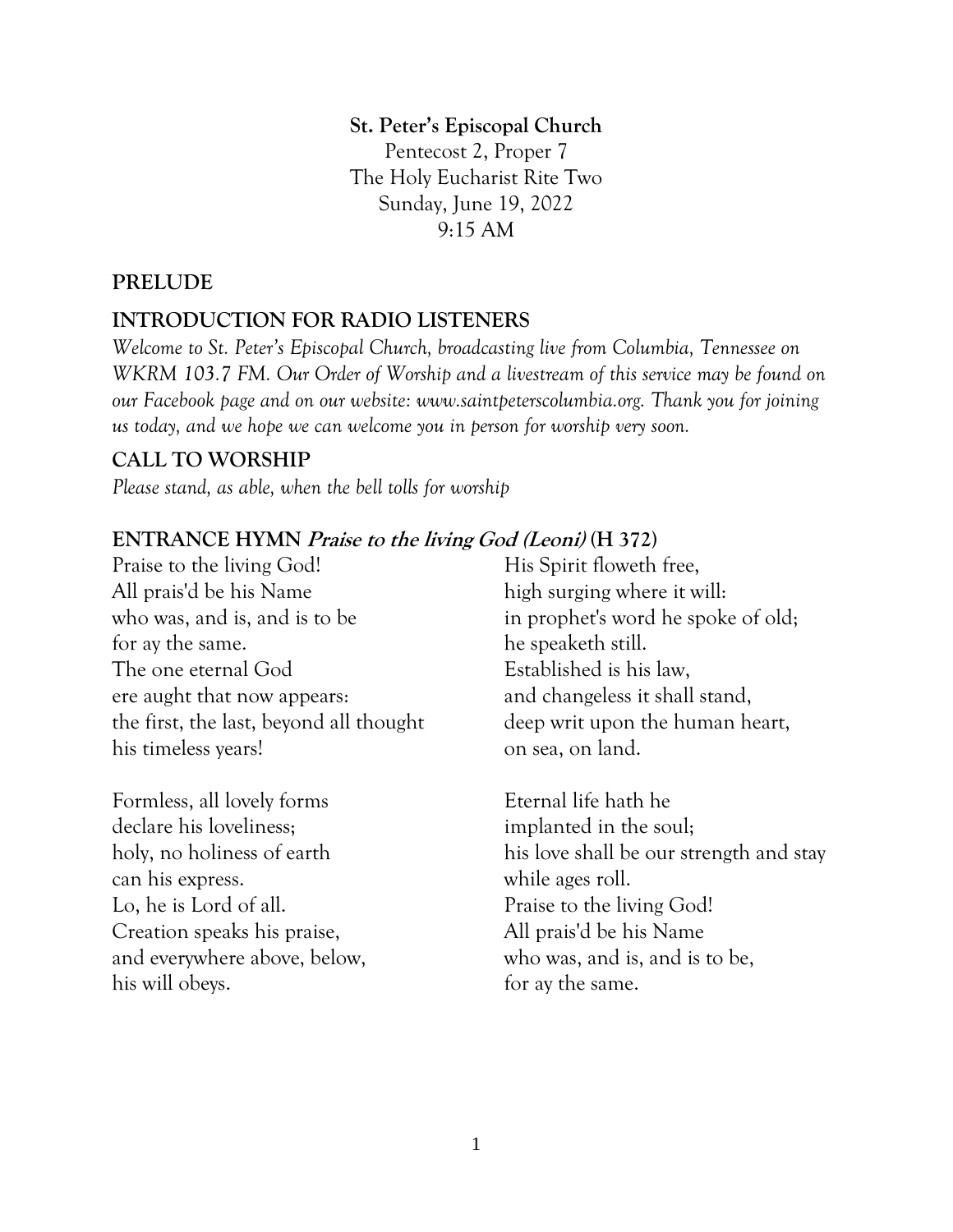

#### **OPENING ACCLAMATION (BCP p. 355)**

*The people standing, the Celebrant says*

Celebrant Blessed be God: Father, Son, and Holy Spirit. *People And blessed be his kingdom, now and forever. Amen*.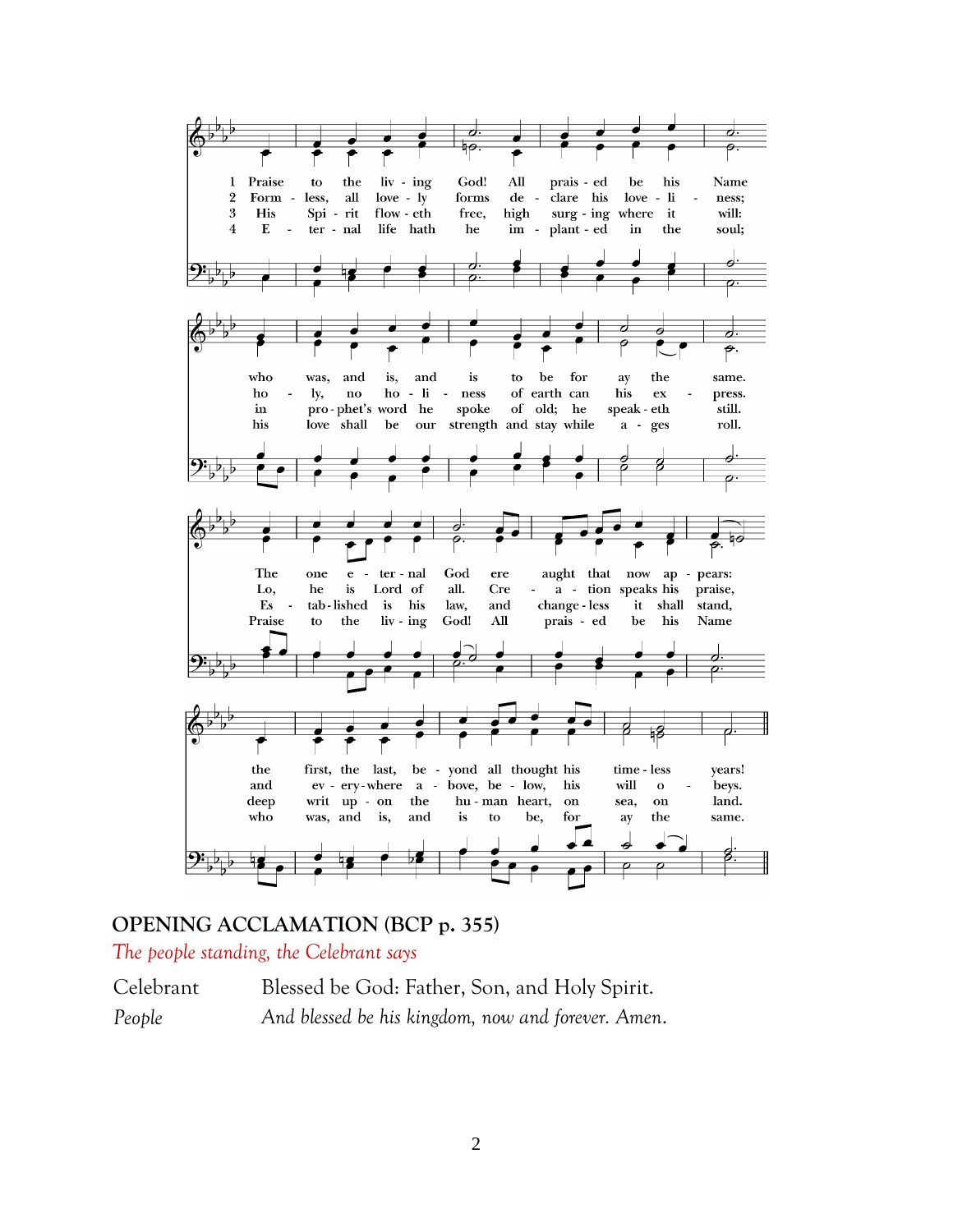#### **COLLECT FOR PURITY (BCP p. 355)**

#### *The Celebrant may say*

Almighty God, to you all hearts are open, all desires known, and from you no secrets are hid: Cleanse the thoughts of our hearts by the inspiration of your Holy Spirit, that we may perfectly love you, and worthily magnify your holy Name; through Christ our Lord. *Amen.*

#### **OPENING ANTHEM OR SONG OF PRAISE S 280 Glory to God (Canticle 20) (Powell) (BCP p. 356)**

Glory to God in the highest, and peace to his people on earth.

Lord God, heavenly King, almighty God and Father, we worship you, we give you thanks, we praise you for your glory.

Lord Jesus Christ, only Son of the Father, Lord God, Lamb of God, you take away the sin of the world; have mercy on us;

you are seated at the right hand of the Father;

receive our prayer.

For you alone are the Holy One, you alone are the Lord, you alone are the Most High, Jesus Christ, with the Holy Spirit, in the glory of God the Father. *Amen*.

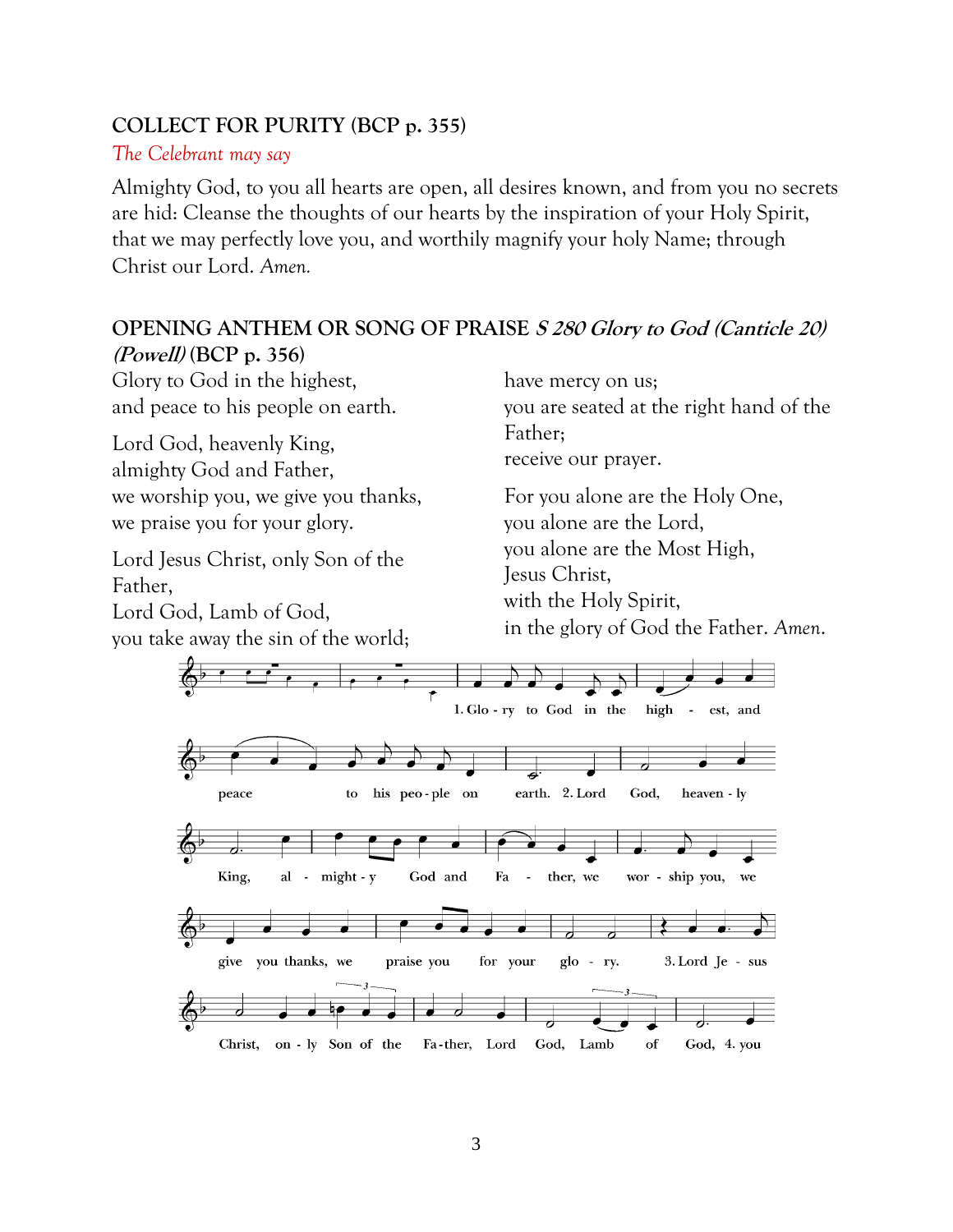

#### **THE COLLECT OF THE DAY (BCP p. 357)**

Celebrant The Lord be with you. *People And also with you.* Celebrant Let us pray.

O Lord, make us have perpetual love and reverence for your holy Name, for you never fail to help and govern those whom you have set upon the sure foundation of your loving-kindness; through Jesus Christ our Lord, who lives and reigns with you and the Holy Spirit, one God, for ever and ever. *Amen*.

#### **FIRST READING:**

#### *The people sit.*

A Reading from the book of the prophet Isaiah.

<sup>1</sup>I was ready to be sought out by those who did not ask,

to be found by those who did not seek me.

- I said, "Here I am, here I am,"
	- to a nation that did not call on my name.
- <sup>2</sup>I held out my hands all day long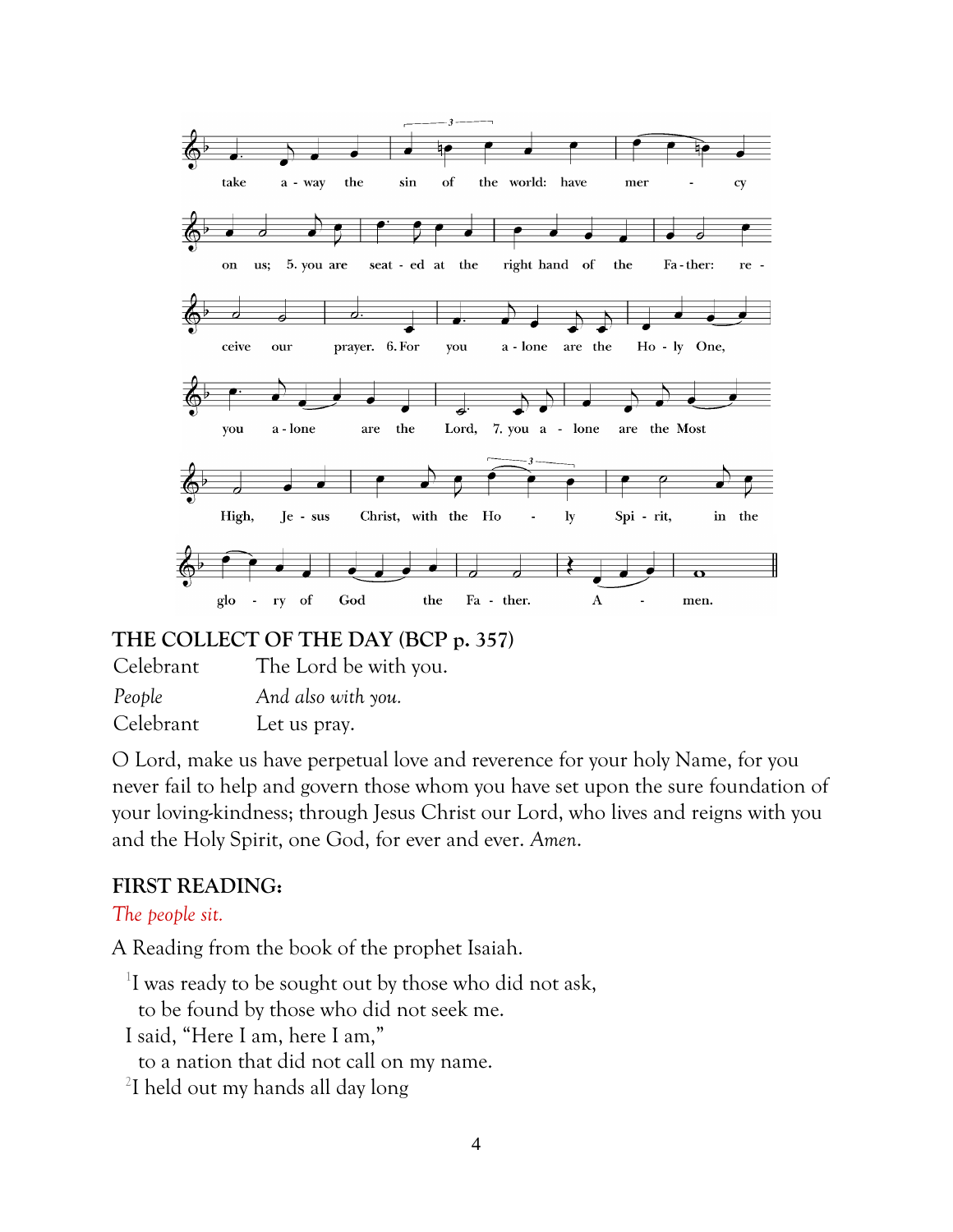to a rebellious people, who walk in a way that is not good, following their own devices; 3 a people who provoke me to my face continually, sacrificing in gardens and offering incense on bricks; <sup>4</sup>who sit inside tombs, and spend the night in secret places; who eat swine's flesh, with broth of abominable things in their vessels;  $5$ who say, "Keep to yourself, do not come near me, for I am too holy for you." These are a smoke in my nostrils, a fire that burns all day long. 6 See, it is written before me: I will not keep silent, but I will repay; I will indeed repay into their laps <sup>7</sup> their iniquities and their ancestors' iniquities together, says the LORD; because they offered incense on the mountains and reviled me on the hills, I will measure into their laps full payment for their actions. <sup>8</sup>Thus says the LORD: As the wine is found in the cluster, and they say, "Do not destroy it, for there is a blessing in it," so I will do for my servants' sake, and not destroy them all. 9 I will bring forth descendants from Jacob, and from Judah inheritors of my mountains; my chosen shall inherit it, and my servants shall settle there. Reader The Word of the Lord. *People Thanks be to God*.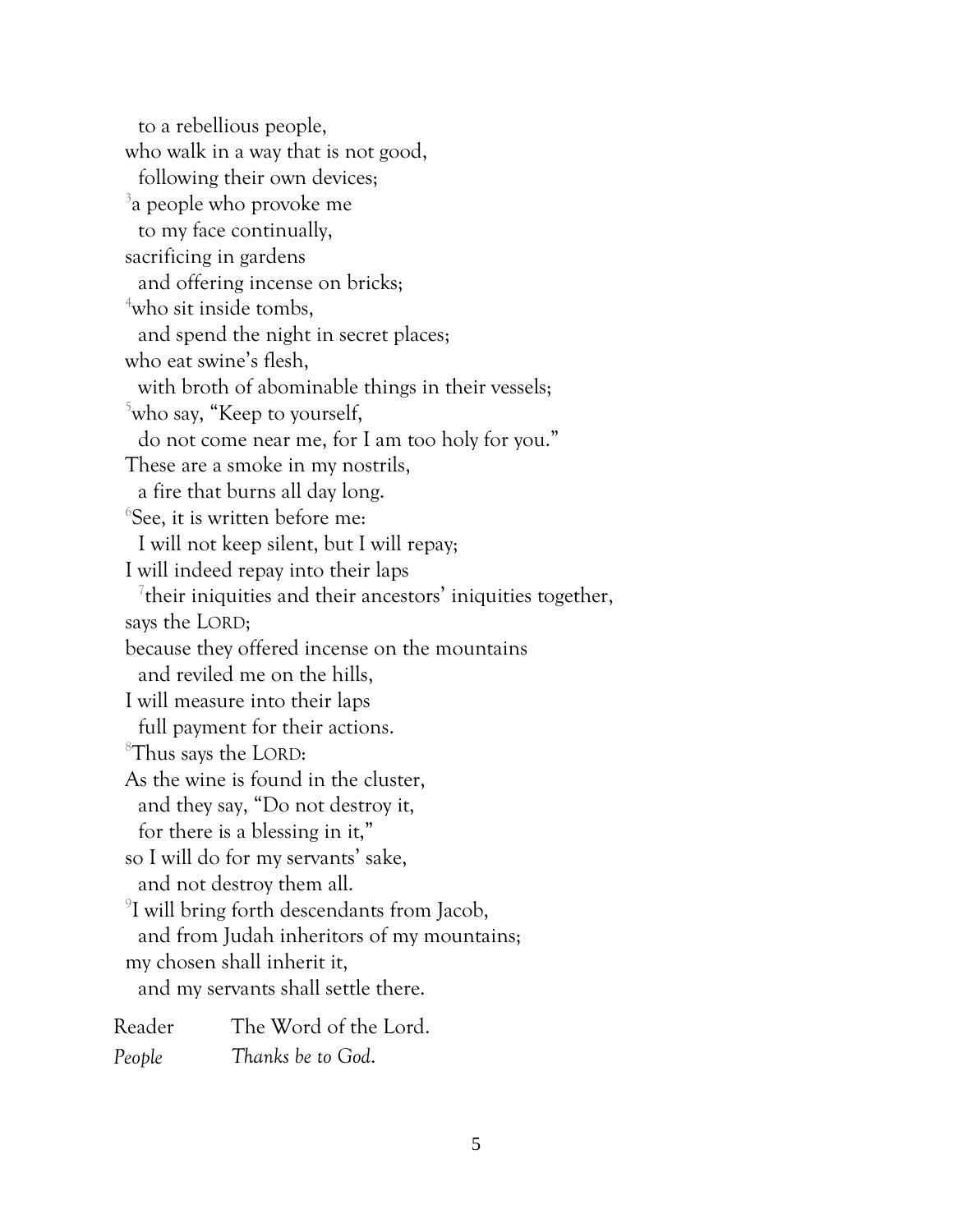#### **SEQUENCE HYMN In Christ there is no East or West (McKee) (H 529)**

In Christ there is no East or West, in him no South or North, but one great fellowship of love throughout the whole wide earth.

Join hands, disciples of the faith, whate'er your race may be!

Who serves my Father as his child is surely kin to me.

In Christ now meet both East and West, in him meet South and North, all Christly souls are one in him, throughout the whole wide earth.



## **GOSPEL:**

*All stand.*

Deacon The Holy Gospel of our Lord Jesus Christ according to Luke. *People Glory to you, Lord Christ.*

 $26$ [Jesus and his disciples] arrived at the country of the Gerasenes, which is opposite Galilee.<sup>27</sup>As he stepped out on land, a man of the city who had demons met him.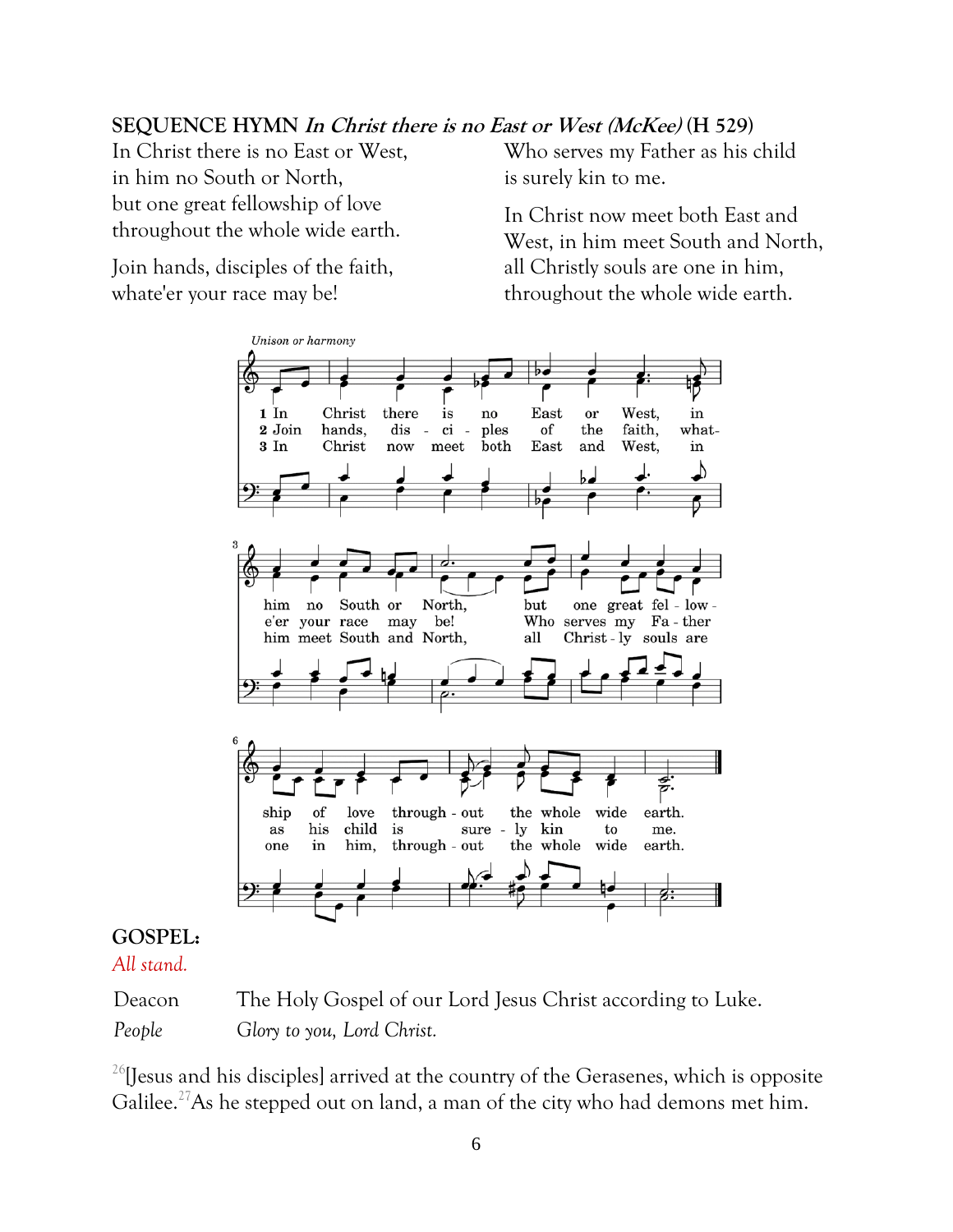For a long time he had worn no clothes, and he did not live in a house but in the tombs. <sup>28</sup>When he saw Jesus, he fell down before him and shouted at the top of his voice, "What have you to do with me, Jesus, Son of the Most High God? I beg you, do not torment me"— <sup>29</sup>for Jesus had commanded the unclean spirit to come out of the man. (For many times it had seized him; he was kept under guard and bound with chains and shackles, but he would break the bonds and be driven by the demon into the wilds.) <sup>30</sup>Jesus then asked him, "What is your name?" He said, "Legion"; for many demons had entered him. <sup>31</sup>They begged him not to order them to go back into the abyss.

 $32$ Now there on the hillside a large herd of swine was feeding; and the demons begged Jesus to let them enter these. So he gave them permission. <sup>33</sup>Then the demons came out of the man and entered the swine, and the herd rushed down the steep bank into the lake and was drowned.

<sup>34</sup>When the swineherds saw what had happened, they ran off and told it in the city and in the country. <sup>35</sup>Then people came out to see what had happened, and when they came to Jesus, they found the man from whom the demons had gone sitting at the feet of Jesus, clothed and in his right mind. And they were afraid. <sup>36</sup>Those who had seen it told them how the one who had been possessed by demons had been healed. <sup>37</sup>Then all the people of the surrounding country of the Gerasenes asked Jesus to leave them; for they were seized with great fear. So he got into the boat and returned. <sup>38</sup>The man from whom the demons had gone begged that he might be with him; but Jesus sent him away, saying, <sup>39</sup> Return to your home, and declare how much God has done for you." So he went away, proclaiming throughout the city how much Jesus had done for him.

| Deacon | The Gospel of the Lord.     |
|--------|-----------------------------|
| People | Praise to you, Lord Christ. |

*At the conclusion of the Gospel, as the Deacon returns the Gospel Book, all children are invited to come forward to the front pew.*

#### **CHILDREN'S SERMON**

#### **THE CREED (BCP p. 358)** *All stand.*

We believe in one God, the Father, the Almighty, maker of heaven and earth, of all that is, seen and unseen.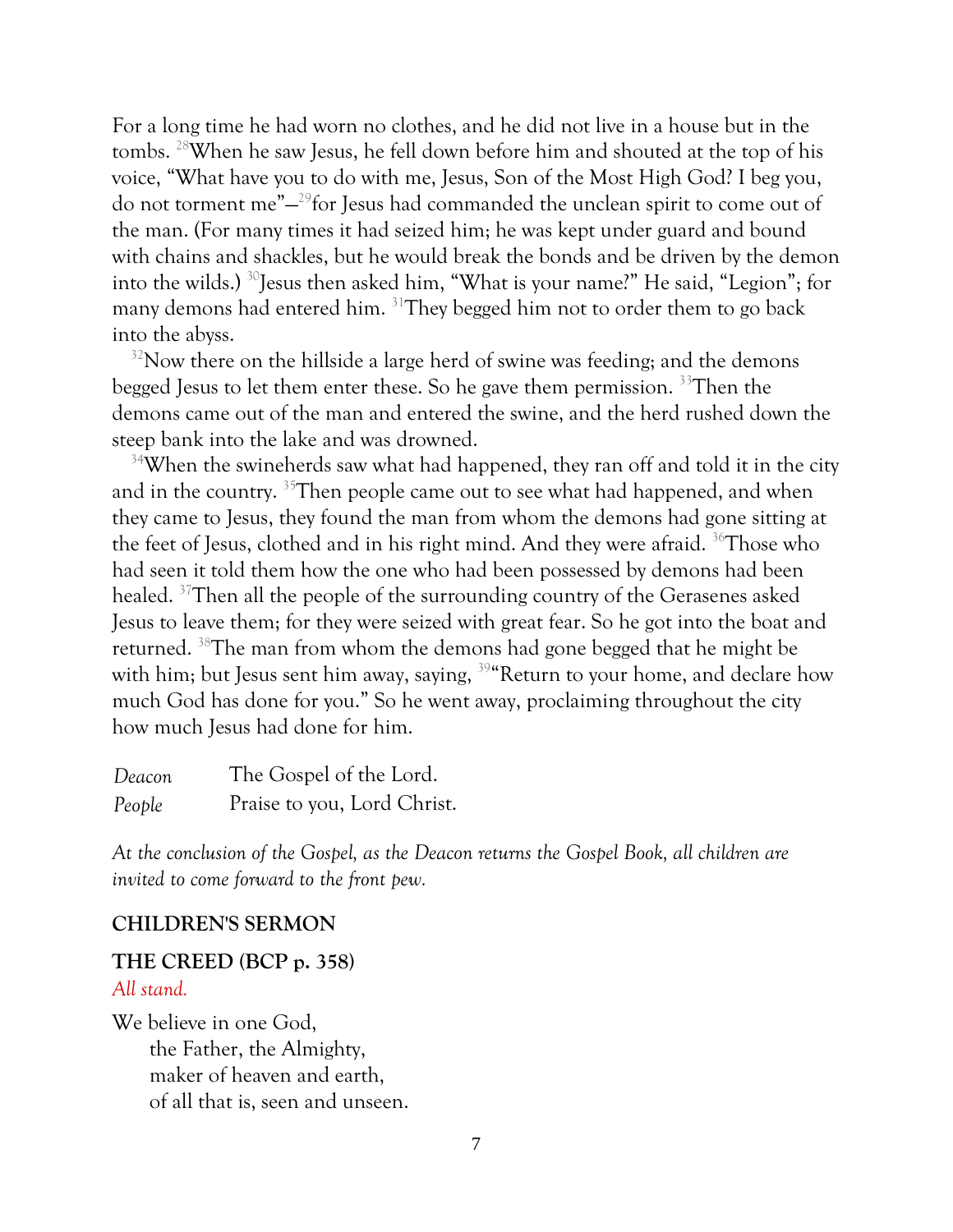We believe in one Lord, Jesus Christ, the only Son of God, eternally begotten of the Father, God from God, Light from Light, true God from true God, begotten, not made, of one Being with the Father. Through him all things were made. For us and for our salvation he came down from heaven: by the power of the Holy Spirit he became incarnate from the Virgin Mary, and was made man. For our sake he was crucified under Pontius Pilate; he suffered death and was buried. On the third day he rose again in accordance with the Scriptures; he ascended into heaven and is seated at the right hand of the Father. He will come again in glory to judge the living and the dead, and his kingdom will have no end. We believe in the Holy Spirit, the Lord, the giver of life, who proceeds from the Father and the Son. With the Father and the Son he is worshiped and glorified. He has spoken through the Prophets. We believe in one holy catholic and apostolic Church. We acknowledge one baptism for the forgiveness of sins. We look for the resurrection of the dead, and the life of the world to come. *Amen.*

#### **THE PRAYERS OF THE PEOPLE (BCP p. 359)**

#### *All remain standing.*

In peace, we pray to you, Lord God.

For all people in their daily life and work;

*For our families, friends, and neighbors, and for those who are alone.*

For Joseph, our President; William, our Governor; Andrew and Charles, our Mayors, and for this community, the nation, and the world;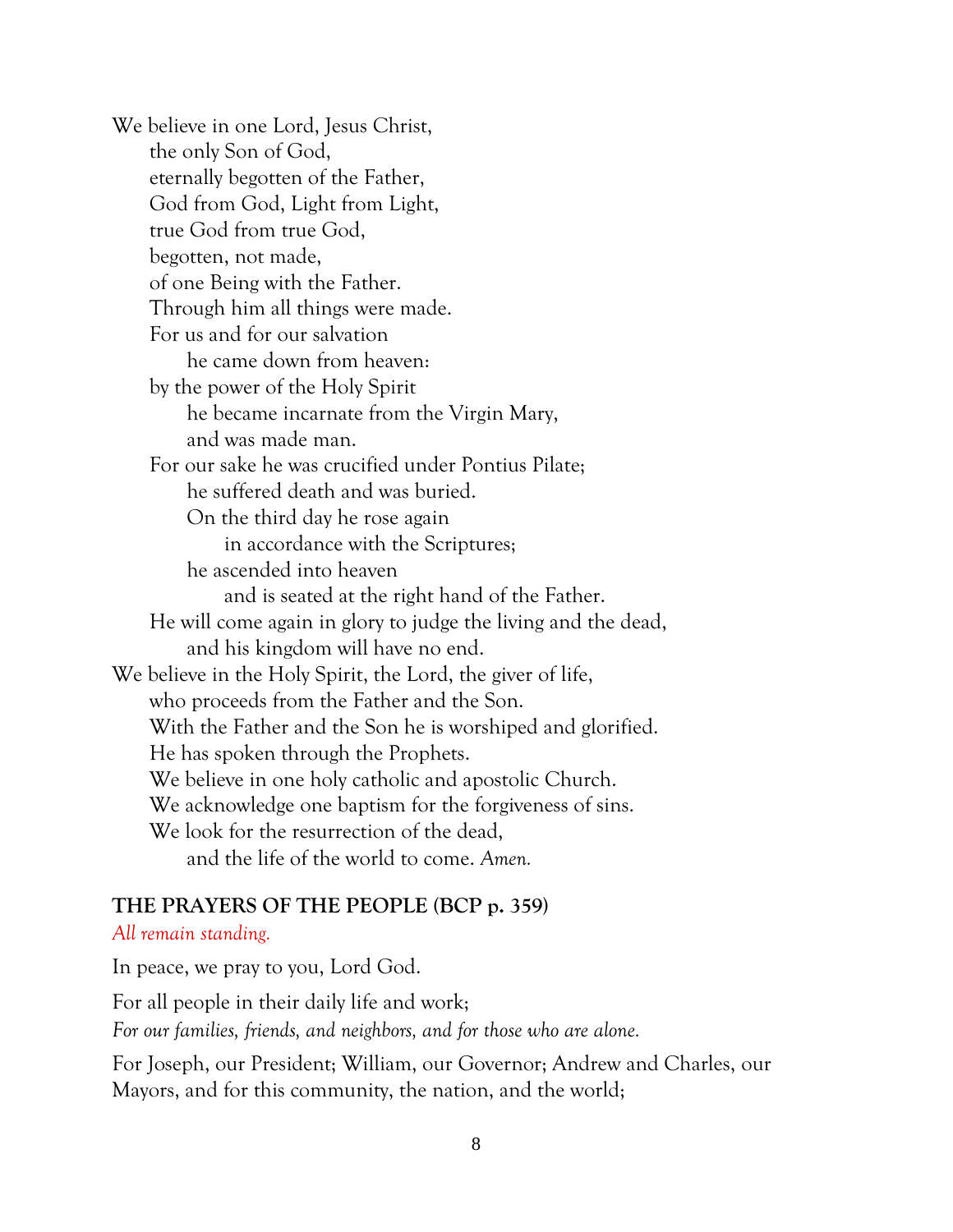*For all who work for justice, freedom, and peace.*

For the just and proper use of your creation; *For the victims of hunger, fear, injustice, and oppression.*

For all who are in danger, sorrow, or any kind of trouble; *For those who minister to the sick, the friendless, and the needy.*

For The Province of the Episcopal Church of South Sudan, St. Paul's Episcopal Church, Murfreesboro, and for the peace and unity of the Church of God; *For all who proclaim the Gospel, and all who seek the Truth.*

For Michael, our Presiding Bishop; John, our Bishop; Chris, our Rector and for all all bishops, priests and deacons; *For all who serve God in his Church.*

For the special needs and concerns of this congregation, especially for those on our Continuing Prayer List; Hear us, Lord;

*For your mercy is great*

We thank you, Lord, for all the blessings of this life. We will exalt you, O God our King;

*And praise your Name for ever and ever.*

We pray for all who have died, that they may have a place in your eternal kingdom. Lord, let your loving-kindness be upon them;

*Who put their trust in you.*

We pray to you also for the forgiveness of our sins.

#### *Deacon and People*

Have mercy upon us, most merciful Father; in your compassion forgive us our sins, known and unknown, things done and left undone; and so uphold us by your Spirit that we may live and serve you in newness of life, to the honor and glory of your Name; through Jesus Christ our Lord. *Amen.*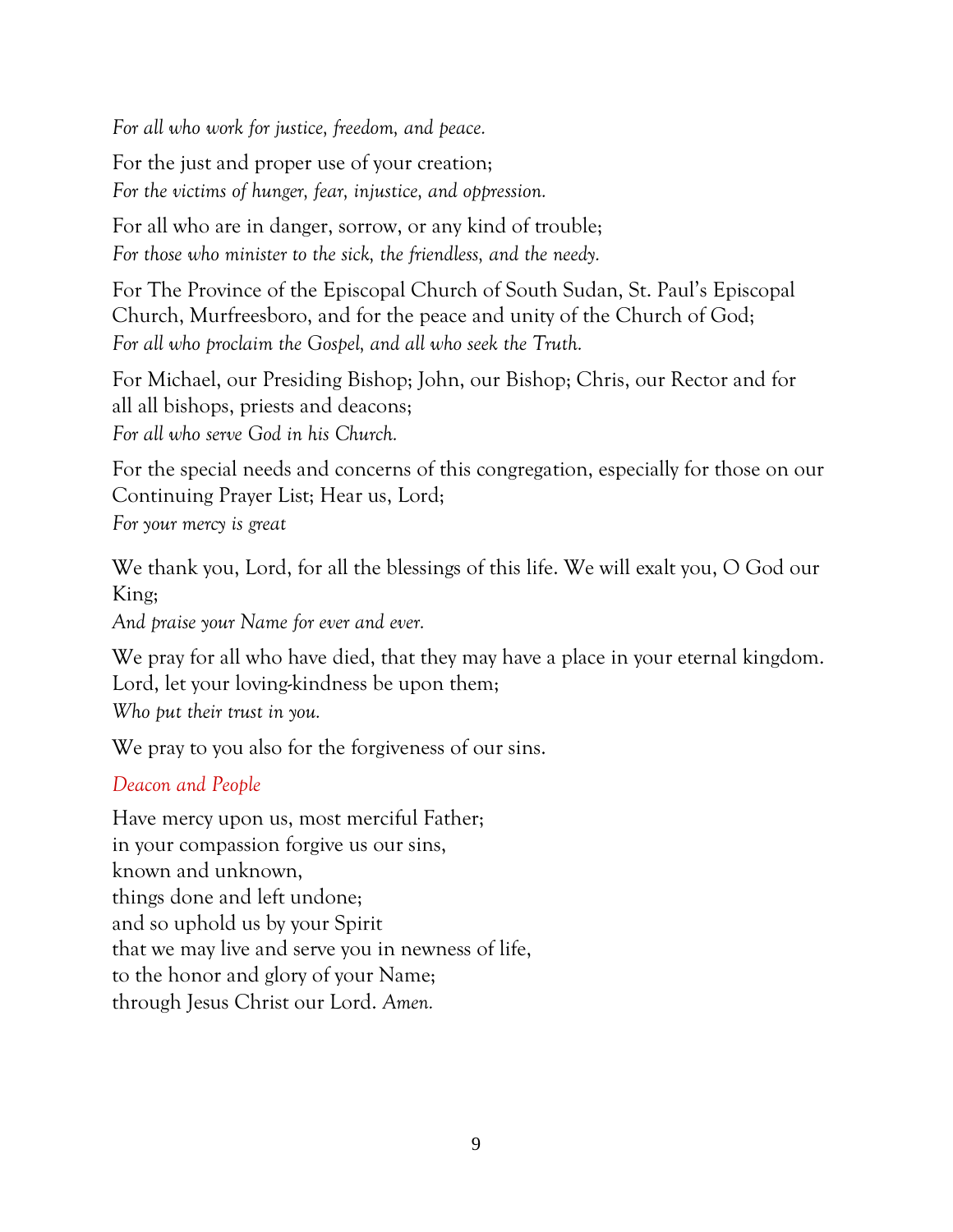#### *The Priest stands and says*

Almighty God have mercy on you, forgive you all your sins through our Lord Jesus Christ, strengthen you in all goodness, and by the power of the Holy Spirit keep you in eternal life. *Amen*.

#### **THE PEACE (BCP p. 360)**

Celebrant The peace of the Lord be always with you. *People And also with you.*

*Then the Ministers and the People may greet one another in the name of the Lord.*

#### **ANNOUNCEMENTS**

*The Sanctuary Candle is given this week to the Glory of God by B.I. Naddy in memory of Oliva "Libby" Wells, daughter of Judy Sanders. We give thanks this day for the anniversaries of Gibran & Sherri Naddy, Robert & Susan Tuke, David & Stacy Bartol, and Frank & Elizabeth Pigford. We give thanks this day for the birthdays of John Finney, Elizabeth Pigford, Larry Trotter, Liz Lovell, Reagan Clayborne, and Lois Orr.*

#### **OFFERTORY SENTENCE**

#### *The Celebrant says*

Walk in love, as Christ loved us and gave himself for us, an offering and sacrifice to God. *Ephesians 5:2*

#### **OFFERTORY HYMN: O worship the King, all glorious above (Hanover) (H 388)**

1.O worship the King, all glorious above! O gratefully sing his power and his love! Our shield and defender, the Ancient of Days, pavilioned in splendor, and girded with praise.

2.O tell of his might! O sing of his grace! Whose robe is the light, whose canopy space. His chariots of wrath the deep thunderclouds form, and dark is his path on the wings of the storm.

3.The earth, with its store of wonders untold, Almighty, thy power hath founded of old, hath stablished it fast by a changeless decree, and round it hath cast, like a mantle, the sea.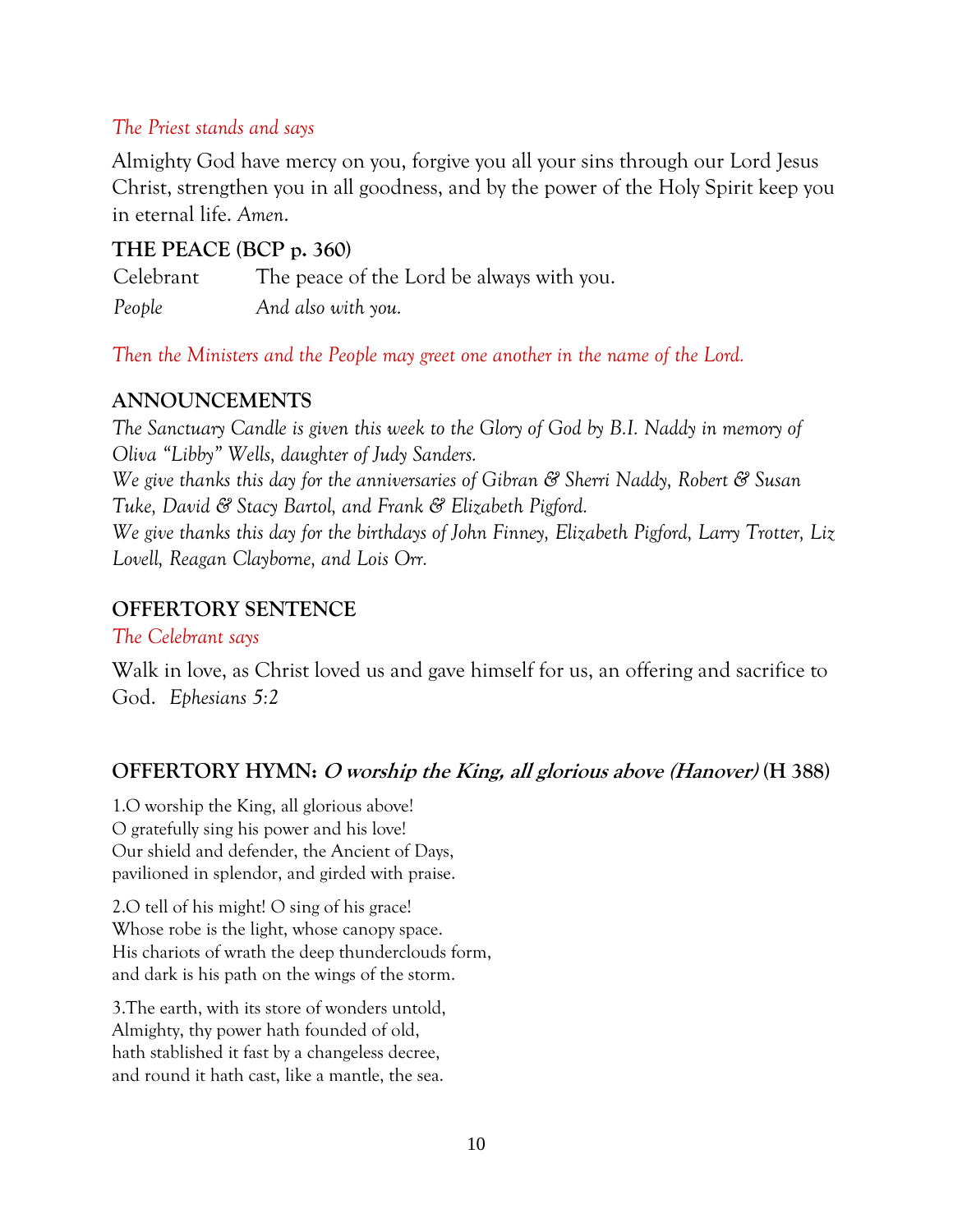4.Thy bountiful care, what tongue can recite? It breathes in the air; it shines in the light; it streams from the hills, it descends to the plain, and sweetly distills in the dew and the rain.

5.Frail children of dust, and feeble as frail, in thee do we trust, nor find thee to fail; thy mercies, how tender! how firm to the end! Maker, Defender, Redeemer, and Friend!

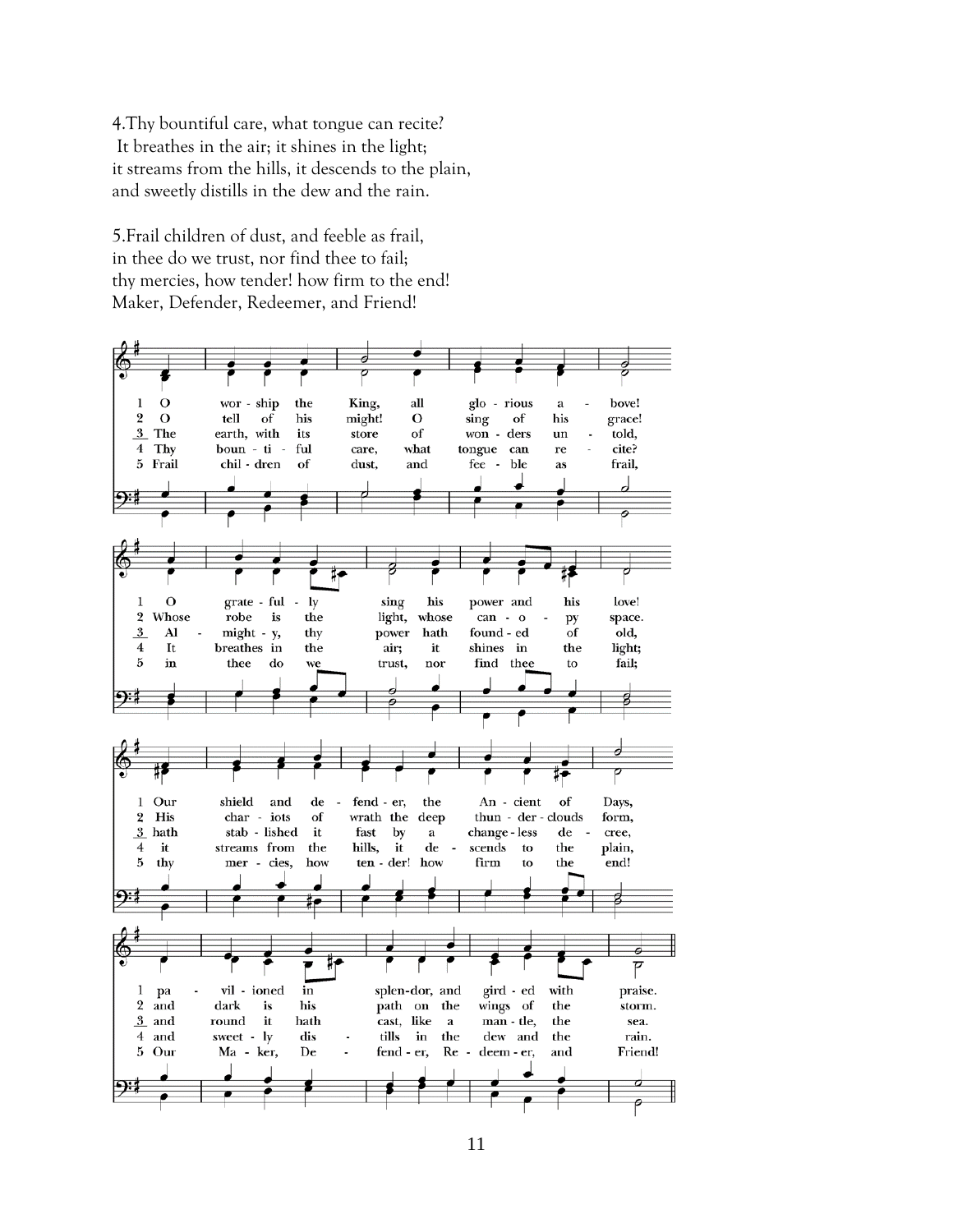#### **DOXOLOGY From all that dwell below the skies (Old 100th) (H 380)**

Praise God, from whom all blessings flow; praise him, all creatures here below; praise him above, ye heavenly host: praise Father, Son, and Holy Ghost.

#### **SURSUM CORDA (BCP p. 361)**

| Celebrant | The Lord be with you.                      |
|-----------|--------------------------------------------|
| People    | And also with you.                         |
| Celebrant | Lift up your hearts.                       |
| People    | We lift them to the Lord.                  |
| Celebrant | Let us give thanks to the Lord our God.    |
| People    | It is right to give him thanks and praise. |

#### **PROPER PREFACE**

#### **SANCTUS S 130 Holy, holy, holy (Schubert/Proulx) (BCP p. 362)**

Holy, holy, holy Lord, God of power and might,

heaven and earth are full of your glory.

Hosanna in the highest.

Blessed is he who comes in the name of the Lord.

Hosanna in the highest.

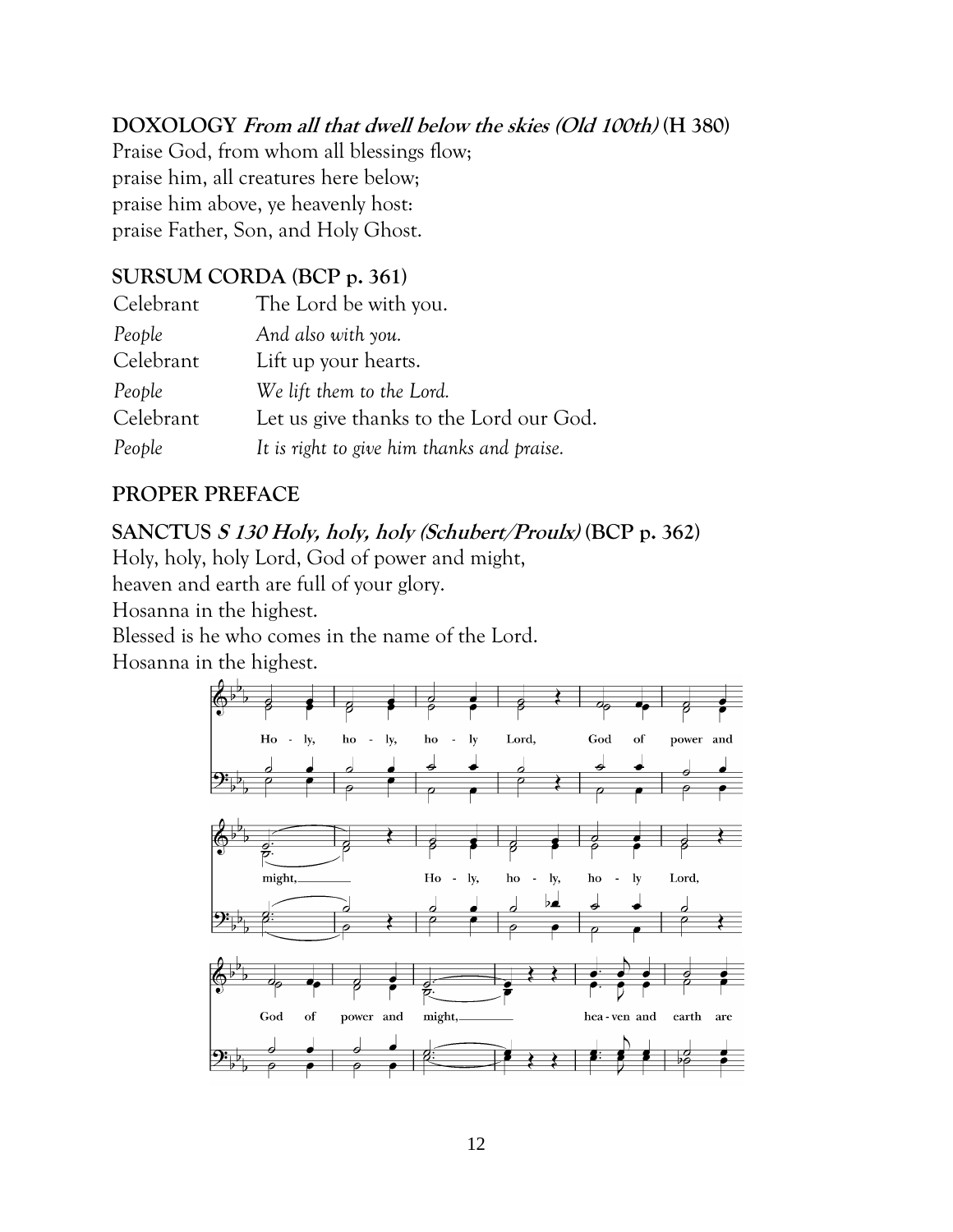

#### **WORDS OF INSTITUTION (BCP p. 362)**

*The People stand or kneel.*

#### *The Celebrant continues*

Holy and gracious Father: In your infinite love you made us for yourself; and, when we had fallen into sin and become subject to evil and death, you, in your mercy, sent Jesus Christ, your only and eternal Son, to share our human nature, to live and die as one of us, to reconcile us to you, the God and Father of all.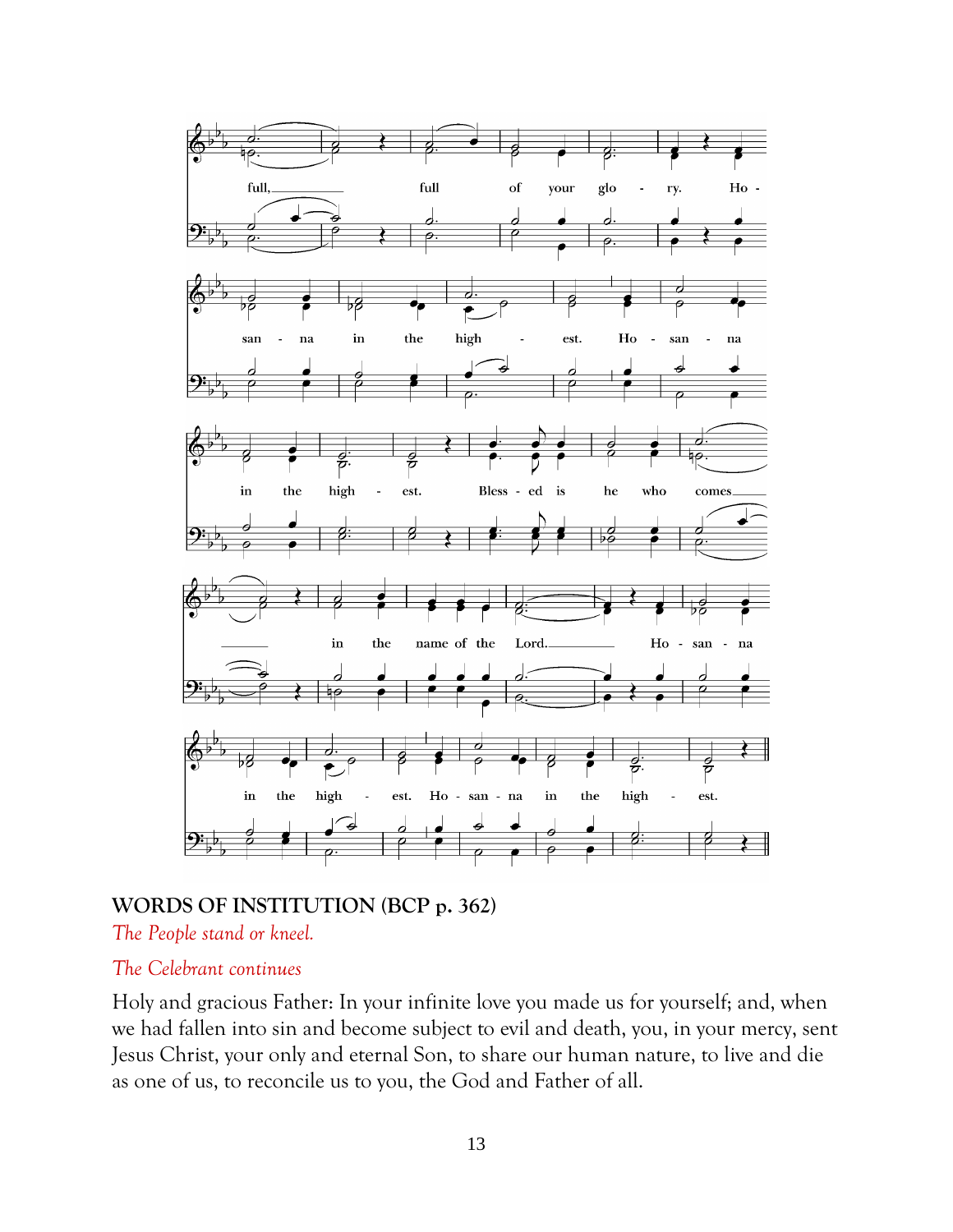He stretched out his arms upon the cross, and offered himself in obedience to your will, a perfect sacrifice for the whole world.

On the night he was handed over to suffering and death, our Lord Jesus Christ took bread; and when he had given thanks to you, he broke it, and gave it to his disciples, and said, "Take, eat: This is my Body, which is given for you. Do this for the remembrance of me."

After supper he took the cup of wine; and when he had given thanks, he gave it to them, and said, "Drink this, all of you: This is my Blood of the new Covenant, which is shed for you and for many for the forgiveness of sins. Whenever you drink it, do this for the remembrance of me."

Therefore we proclaim the mystery of faith:

#### *Celebrant and People*

*Christ has died. Christ is risen. Christ will come again.*

We celebrate the memorial of our redemption, O Father, in this sacrifice of praise and thanksgiving. Recalling his death, resurrection, and ascension, we offer you these gifts.

Sanctify them by your Holy Spirit to be for your people the Body and Blood of your Son, the holy food and drink of new and unending life in him. Sanctify us also that we may faithfully receive this holy Sacrament, and serve you in unity, constancy, and peace; and at the last day bring us with all your saints into the joy of your eternal kingdom.

All this we ask through your Son Jesus Christ. By him, and with him, and in him, in the unity of the Holy Spirit all honor and glory is yours, Almighty Father, now and for ever. *AMEN*.

#### **THE LORD'S PRAYER (BCP p. 363)**

And now, as our Savior Christ has taught us, we are bold to say,

#### *People and Celebrant*

Our Father, who art in heaven, hallowed be thy Name, thy kingdom come, thy will be done, on earth as it is in heaven.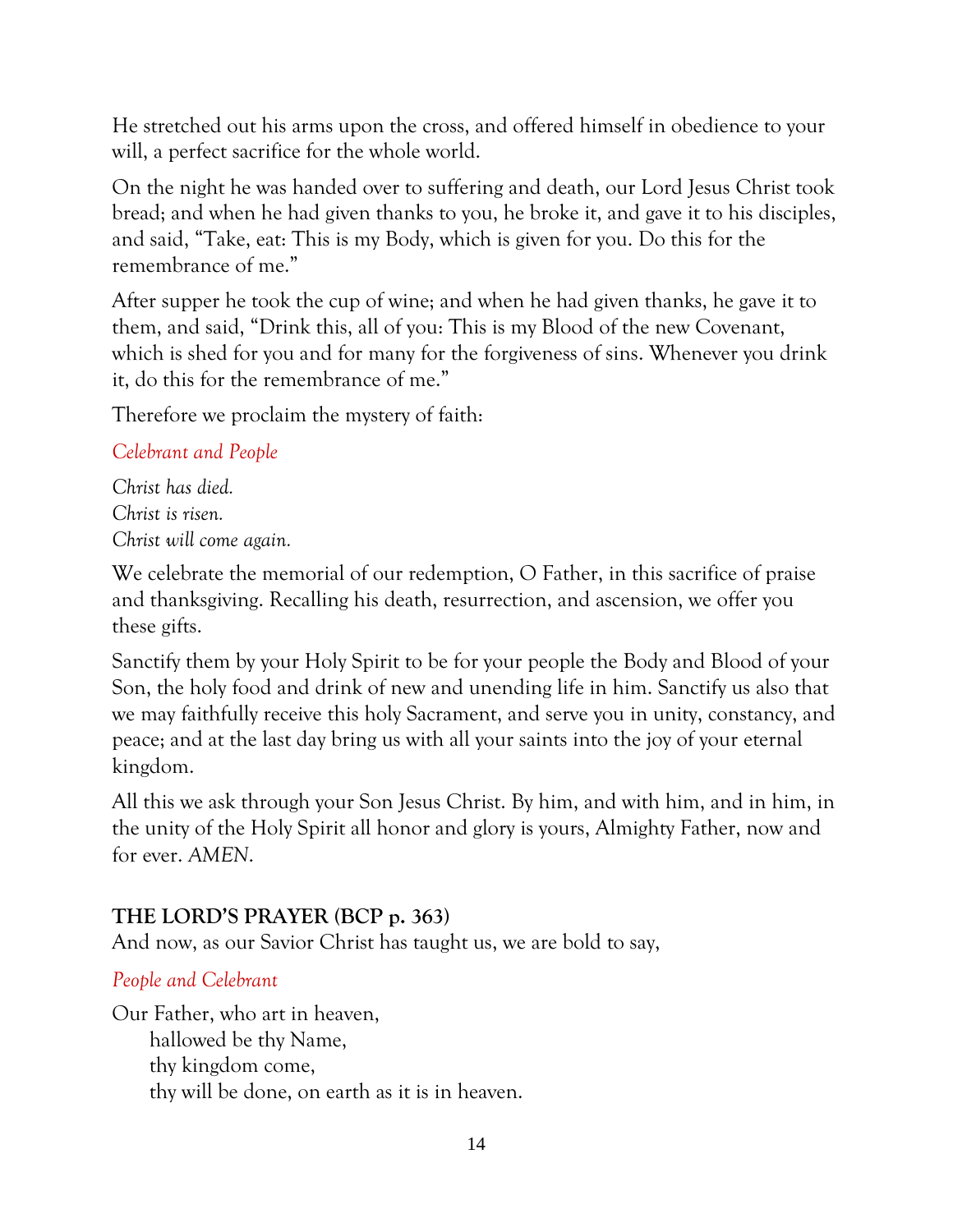Give us this day our daily bread. And forgive us our trespasses, as we forgive those who trespass against us. And lead us not into temptation, but deliver us from evil. For thine is the kingdom, and the power, and the glory, forever and ever. Amen.

#### **FRACTION ANTHEM S 155 Christ our Passover (Near)**

Alleluia. Christ our Passover is sacrificed for us;

*Therefore let us keep the feast. Alleluia.*



#### **INVITATION**

The Gifts of God for the People of God. Take them in remembrance that Christ died for you, and feed on him in your hearts by faith, with thanksgiving.

#### **COMMUNION HYMN Strengthen for service, Lord, the hands (Malabar) (H 312)**

Strengthen for service, Lord, the hands that holy things have taken; let ears that now have heard thy songs to clamor never waken.

Lord, may the tongues which "Holy" sang, keep free from all deceiving;

the eyes which saw thy love be bright, thy blessed hope perceiving.

The feet that tread thy hallowed courts from light do thou not banish; the bodies by thy Body fed with thy new life replenish.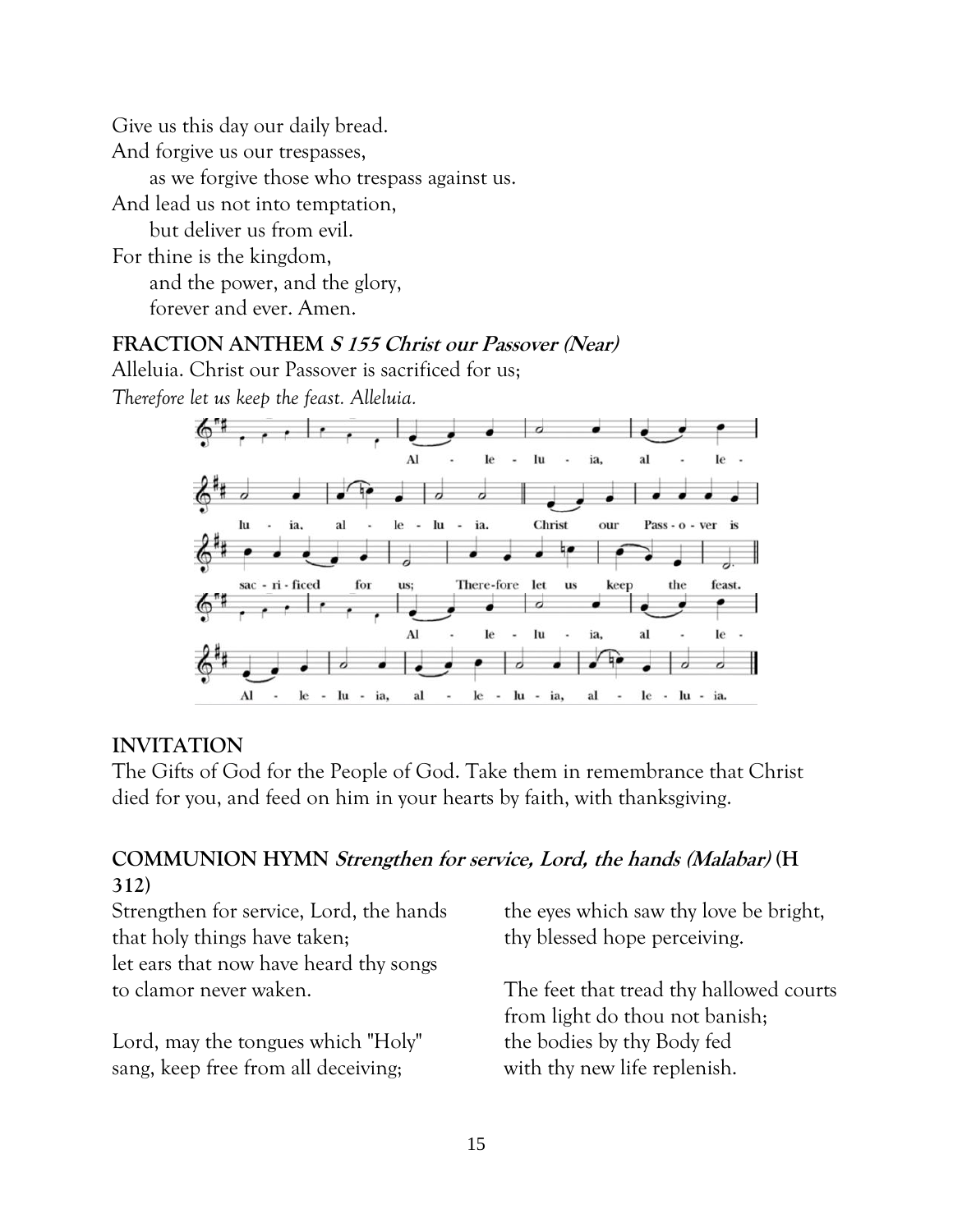

#### **AN ACT OF SPIRITUAL COMMUNION**

In union, O Lord, with your faithful people at every altar of your Church, where the Holy Eucharist is now being celebrated, I desire to offer you praise and thanksgiving. I remember your death, Lord Christ; I proclaim your resurrection; I await your coming in glory. And since I cannot receive you today in the Sacrament of your Body and Blood, I beseech you to come spiritually into my heart. Cleanse and strengthen me with your grace, Lord Jesus, and though I may be separated from others today, let me never feel separated from you. May I live in you, and you in me, in this life and in the life to come. Amen.

#### **POST-COMMUNION PRAYER (BCP p. 365)**

*After Communion, the Celebrant says*

Let us pray.

Eternal God, heavenly Father, you have graciously accepted us as living members of your Son our Savior Jesus Christ, and you have fed us with spiritual food in the Sacrament of his Body and Blood. Send us now into the world in peace, and grant us strength and courage to love and serve you with gladness and singleness of heart; through Christ our Lord. *Amen*.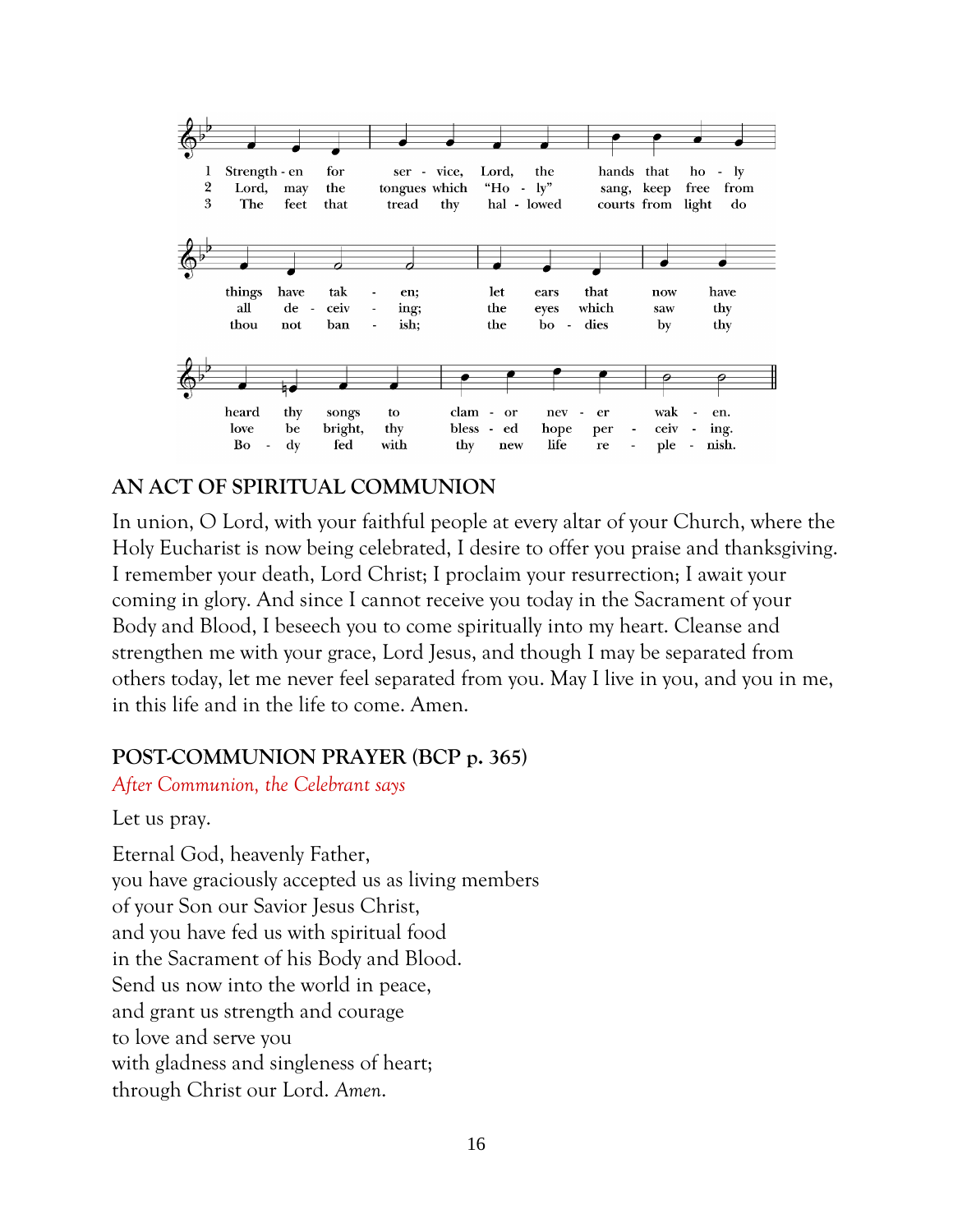#### **BLESSING (BCP p. 366)**

*The Priest blesses the people, saying*

The blessing of God Almighty, the Father, the Son, and the Holy Spirit, be upon you and remain with you forever. *Amen.*

*Acolytes exit during the first half of the stanzas; after the Sermon, the clergy exit during the remaining stanzas.*

#### **POST-COMMUNION HYMN O bless the Lord, my soul (St. Thomas (Williams)) (H 411)**

O bless the Lord, my soul! His grace to thee proclaim! And all that is within me join to bless his holy Name!

O bless the Lord, my soul! His mercies bear in mind! Forget not all his benefits! The Lord to thee is kind.

He will not always chide; he will with patience wait; his wrath is ever slow to rise and ready to abate.

**++++SERMON++++**

He pardons all thy sins, prolongs thy feeble breath; he healeth thine infirmities and ransoms thee from death.

He clothes thee with his love, upholds thee with his truth; and like the eagle he renews the vigor of thy youth.

Then bless his holy Name, whose grace hath made thee whole, whose loving-kindness crowns thy days: O bless the Lord, my soul!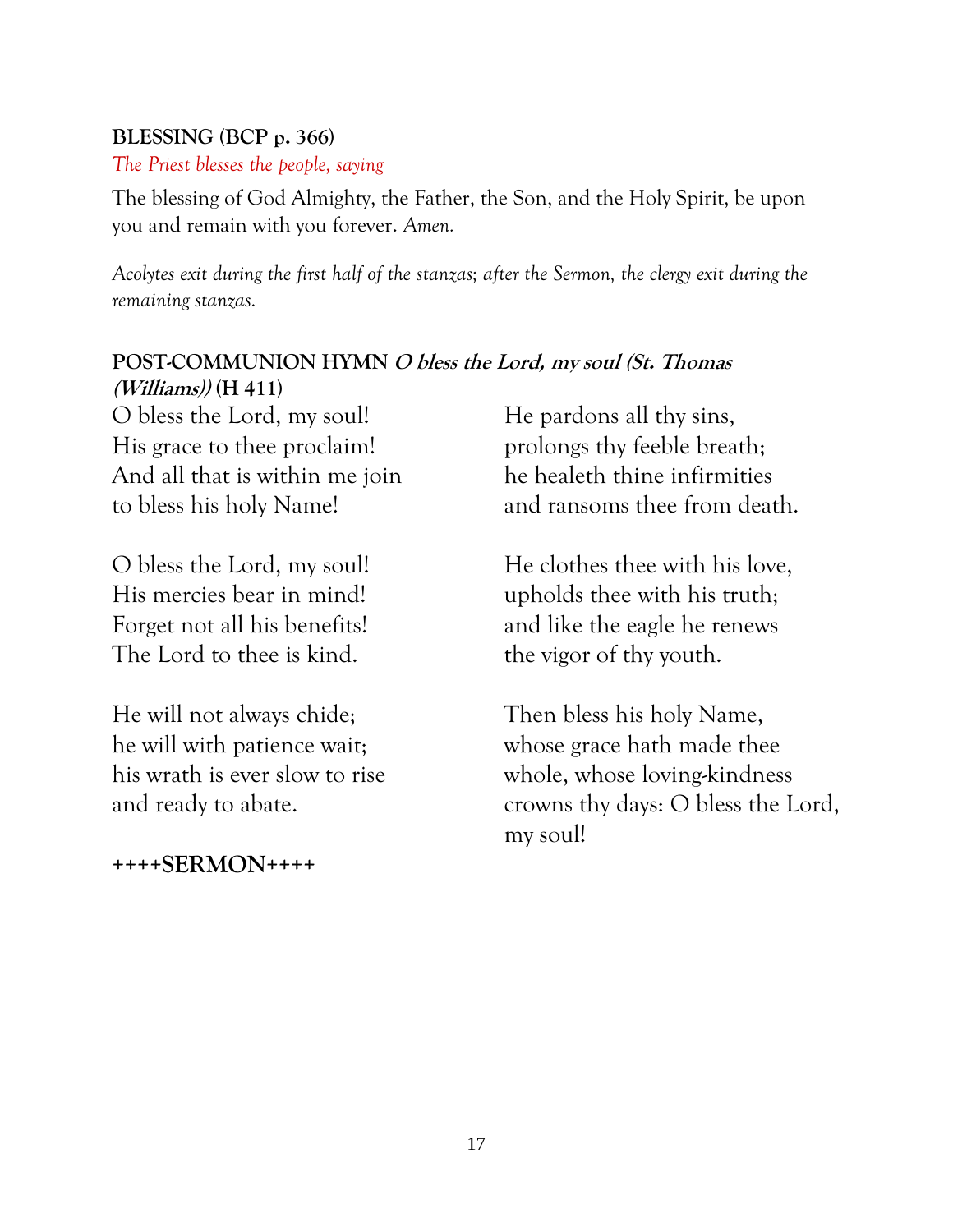

6 Then bless his holy Name, whose grace hath made thee whole, whose loving-kindness crowns thy days: O bless the Lord, my soul!

#### **DISMISSAL**

Deacon Go in peace to love and serve the Lord. *People Thanks be to God.*

From riteplanning.com. Copyright © 2022 Church Publishing Inc. All rights reserved.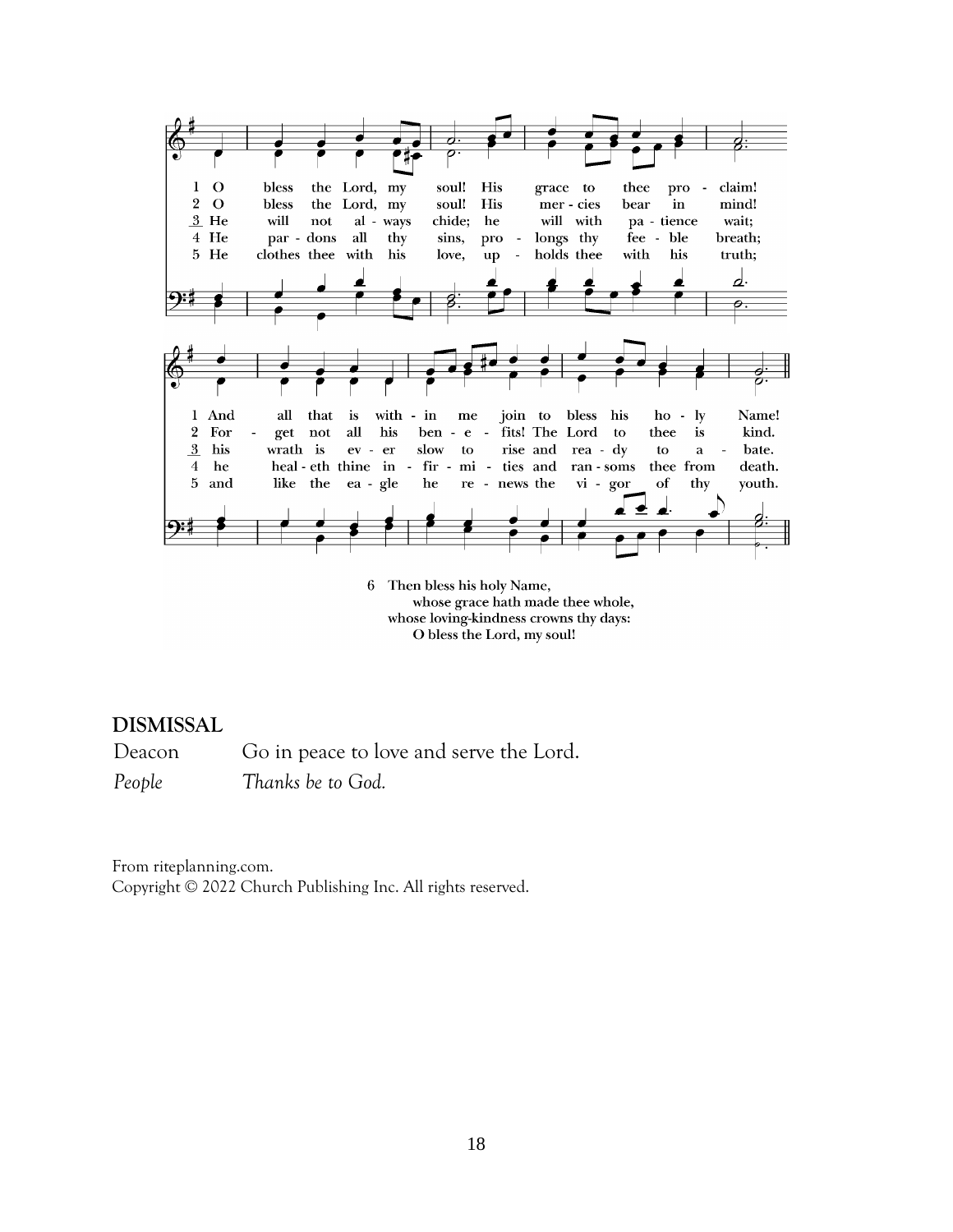## **A N N O U N C E M E N T S**

#### **ASSISTANCE FOR PETE BOTTOMS**

You may have heard that our member, Pete Bottoms, was in a serious car accident earlier this week and is in TriStar-Skyline hospital for multiple surgeries. If you would like to help him and Toni, please contact Rick & Diane Bolton at (931) 388-7370. Please continue to pray for his recovery.

#### **SUMMER ENRICHMENT**

During summer, we transition the children from Sunday School to Summer Enrichment. During the homily, we meet in the parish hall, eat a snack and discuss the weekly Bible verse. We wrap up when the 9:15 service ends. You can collect your child in the Parish Hall at the end of the service. If you wish for your child to remain in the sanctuary and listen to the homily during summer, that is fine also! The choice is yours.

#### **FOR YOUR INFORMATION**

The "To Hold in our Prayers" list has been refreshed for this quarter. All names on the "Friends of the Parish" list, are removed at the beginning of each January, April, July & October. Please contact the Parish Office at (931) 388-3331 or office@saintpeterscolumbia.org, to resubmit or add to the list.

#### **NEW OFFICE HOURS**

During our staff transition, St. Peter's office hours will be 8:00 AM - 1:00 PM. In the event of a sacramental emergency, please call Fr. Bowhay's cell phone at (713) 825- 7632. Otherwise all calls and emails to the office will be returned the next business day.

#### **CEREAL FOR THE FAMILY CENTER**

For the past 4 summers, St. Peter's has collected breakfast food to provide for children who are no longer receiving breakfast from school. A plastic box is labeled with Family Center, in the Bishop's Room for this collection. Last year, St. Peter's donated almost 300 boxes of cereal during this event. **Let's go for 400 this year!** Thank you, in advance, for any donation of cereal, breakfast bars, or any other ready to eat breakfast food for our Maury County youth. Collection of breakfast items will continue through June 27<sup>th</sup>. If you have any questions, please contact Vicki Kenney at 931-215-2430 or [vwkenney@gmail.com.](mailto:vwkenney@gmail.com)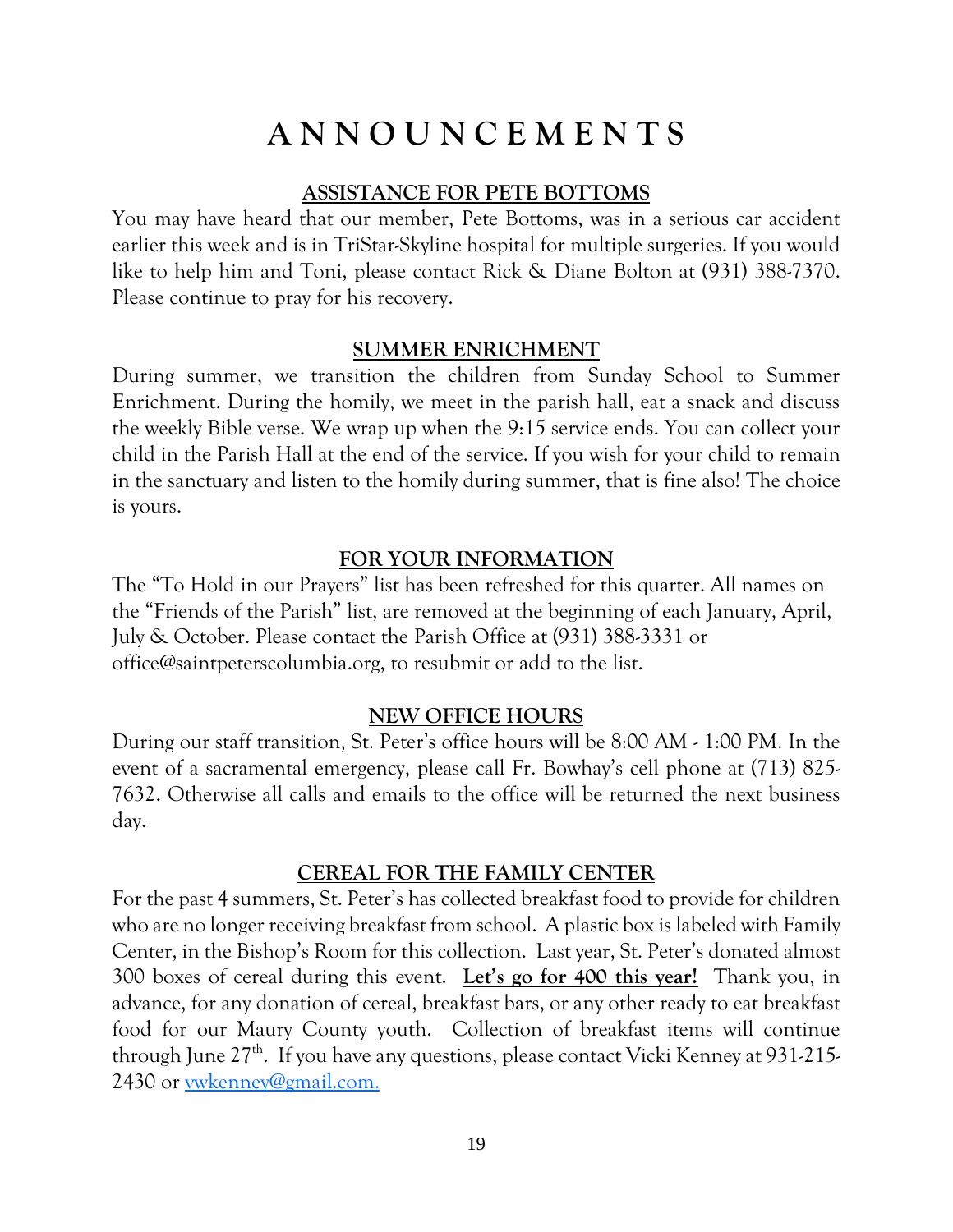#### **ALTAR FLOWERS**

Flowers given for a birthday or remembering someone that has passed, is a beautiful way to express love and celebrate that life. If you would like to give flowers for the Altar, please call the Parish Office at (931) 388-3331 or contact Connie Hardin at (931) 626-0011.



### **FOOD NEEDS:**

**Rice Beans Hot & Cold Cereals Crackers Sugar Flour Mac-n-Cheese Raman Noodles Pasta Spaghetti Sauce Dry Beans Vienna Sausage**

#### **A SPECIAL REQUEST BEFORE EACH SERVICE**

Our custom is to silence all cell phones and keep any conversation to a whisper 15-minutes before each service. This helps the congregation be stilled and centered in prayer and reflection as we prepare to worship God. Thank you.

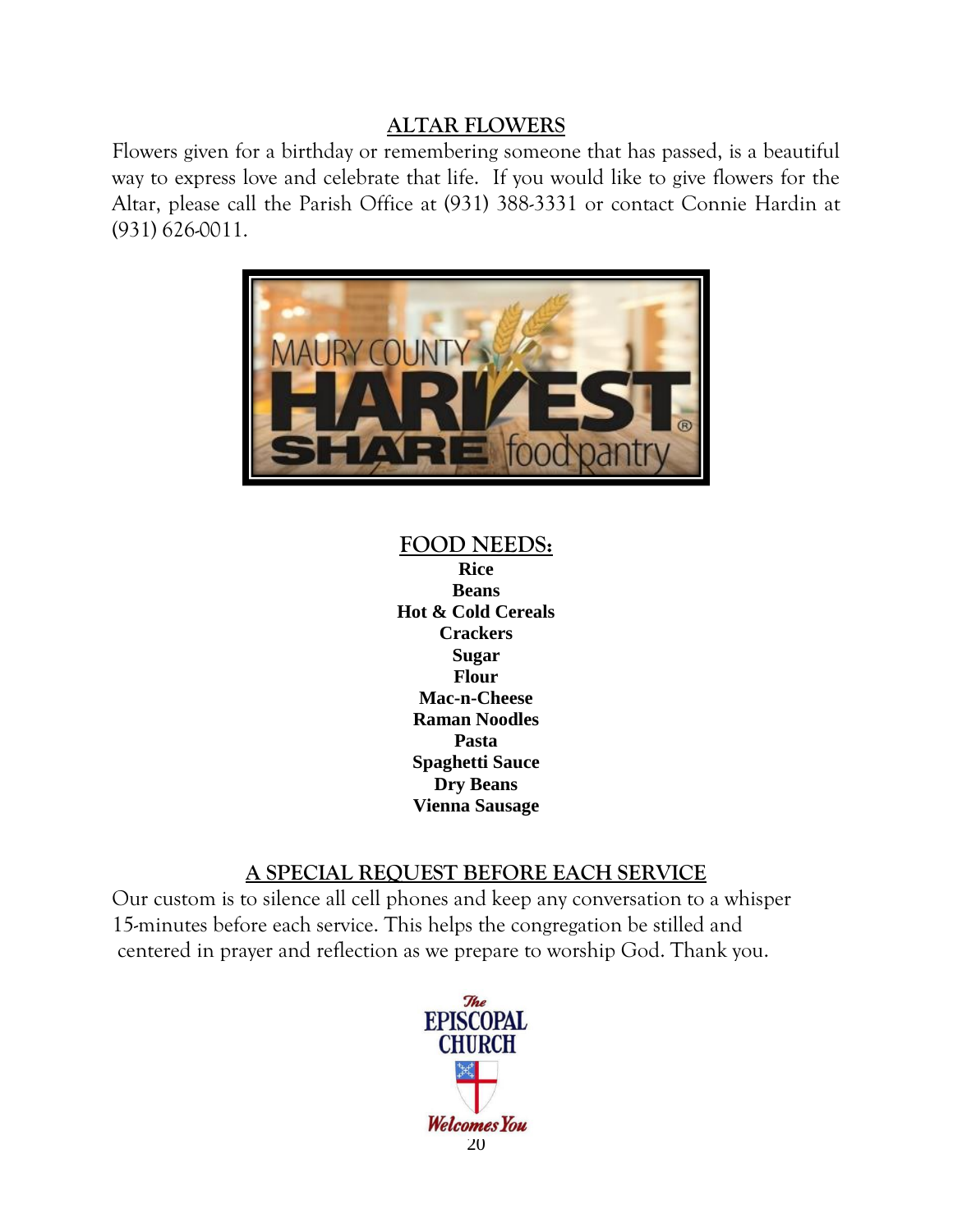Make A Difference - Join Our Team Today!!

**Be Part** 

# **Bigger!!**

**Something** 

**MyRide Maury is seeking Volunteer Drivers** 

#### to assist older adults to essential appointments!



- **Serving Maury County Only**
- Minimum 3 hours a month (or 1 ride)
- Additional Insurance provided
- Must be 18 years or older
- **· Valid Drivers License**
- **Clean Driving Record**
- **Volunteer Incentives & Recognition**

#### For More Information or to Sign up

Call 931-307-5307 or myridemaury@gmail.com

Funding for this project was provided through a grant awarded by the Davidson County Chancery Court, Part III from the Senior Trust/ ElderTrust settlement (Case No. 11-1548-III) and through a contract administered by the Tennessee Commission on Aging & Disability

**\*For More Information Contact Lynn June – (931) 922-1009 or junehome7@gmail.com**